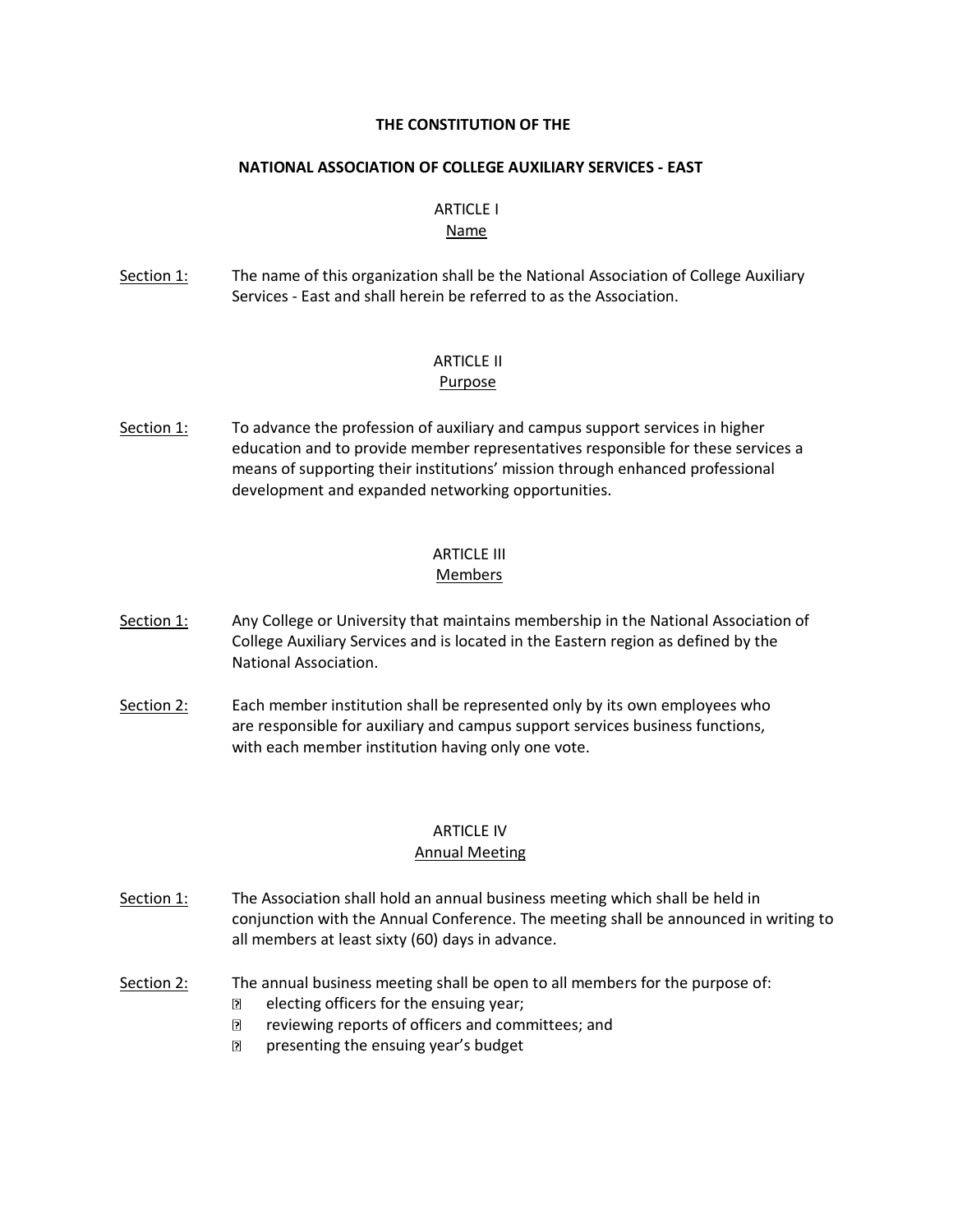Section 3: A simple majority of those member institutions properly notified and present at the annual business meeting shall be required to transact the business of the Association.

> Meetings of the Association shall be conducted in accordance with Roberts Rules of Order, Revised.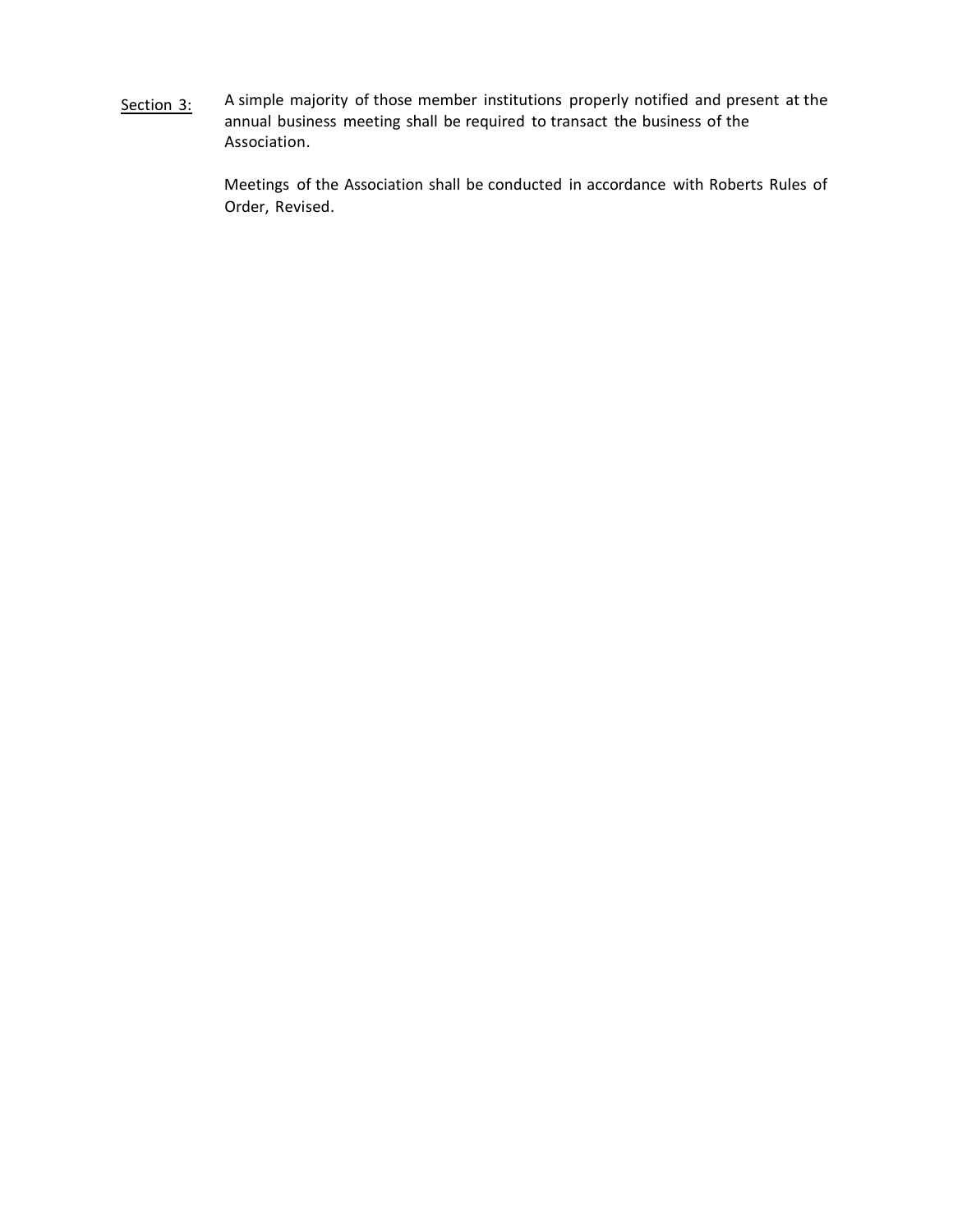#### **BY- LAWS**

## ARTICLE I **Officers**

### Section 1: The officers of the Association shall be the:

- A) President
- B) Vice-President
- C) Past President
- D) Business Partner Coordinator
- E) Conference/Social Media Coordinator
- F) Education Coordinator
- G) Membership Coordinator
- H) Secretary
- I) Treasurer
- J) East Region National Board Representative

The officers shall be employees of member institutions in good standing.

- Section 2: Any full-time employee responsible for auxiliary and campus support services of any member institution of the Association shall be eligible to hold any elective or appointed office of the Association as defined in this article, provided that one person may hold only one office at a time.
- Section 3: The officers shall be known collectively as the Board of Directors. The Board includes the Presidential track positions and the Leadership Team. The Presidential track members are: Vice-President, President and Past-President. The Leadership Team members include all other positions outlined in Section 1, positions D through J

## ARTICLE II Election of Officers

- Section 1: The officers shall be elected at the time of the annual meeting. Nominations for positions shall be made by the Nominating Committee.
- Section 2: The terms of the President, Vice-President, and Past President shall be one year and shall commence upon their election and installation at the annual meeting. The term of the Coordinators, Secretary, and Treasurer shall be three years and shall commence upon election and installation at the annual meeting of the region. These officers may serve for up to two (2) additional one (1)-year terms, if desired. The term of the Representative to the National Board shall be for three years and shall commence upon installation at the next national annual meeting.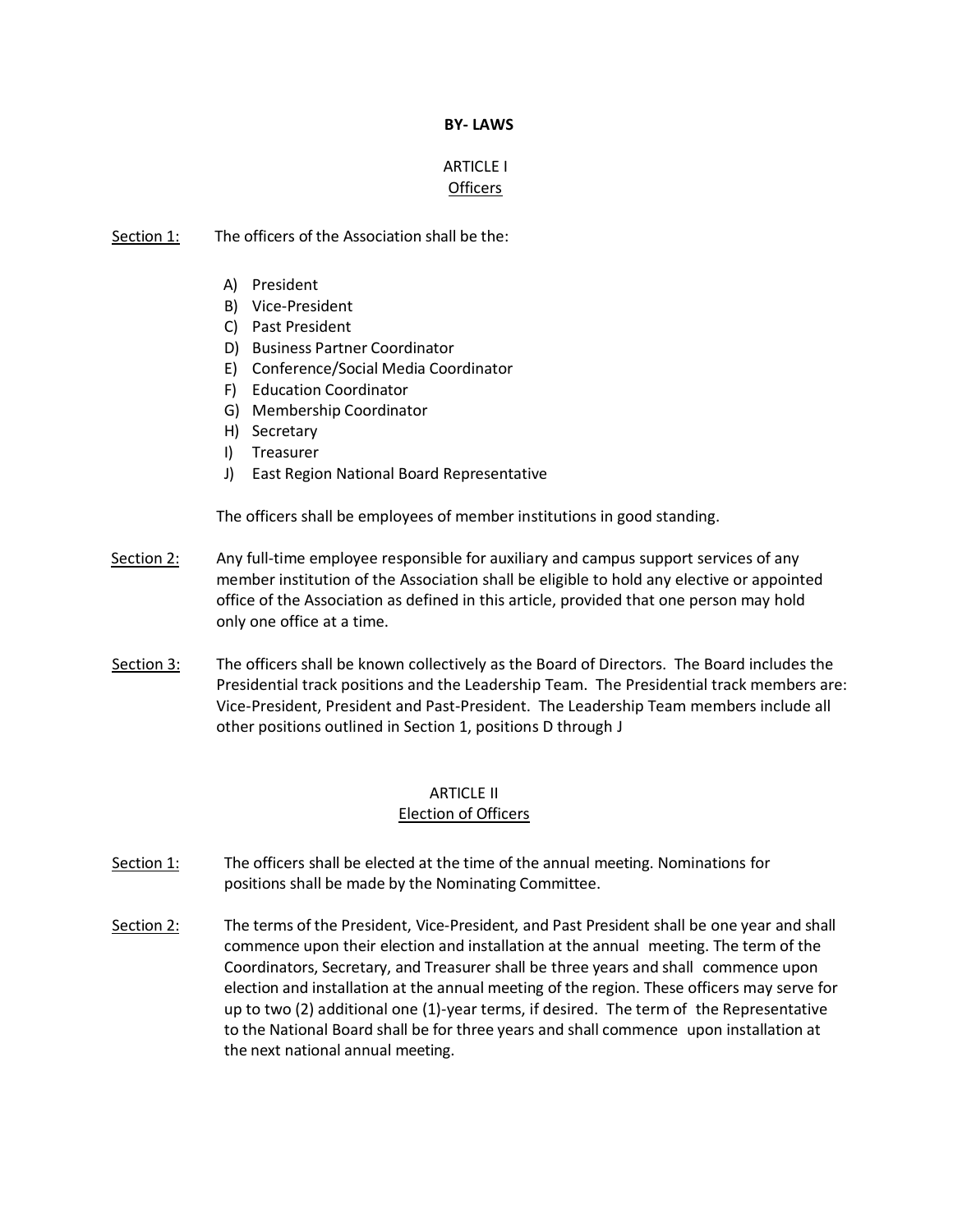## ARTICLE III Duties of the Officers

- A. The Board of Directors shall conduct the business of the Association; shall present a budget at the annual meeting for approval of the members; shall further the purposes of the Association; and shall have authority to invest Association funds in certificates of deposit and similar low risk instruments.
- B. The President shall be a voting member of the board's presidential track and serve a one (1)-year term. It shall be the duty of the President to preside at all meetings of the Association and the Board of Directors; arrange Association and Board meetings; to enforce all provisions of the Constitution and By-Laws; and to make all appointments required of that office by the Constitution and By-Laws and to chair the Nominating Committee. Upon successful completion of the term, the President automatically transitions to the office of Past President.
- C. The Vice-President shall be a voting member of the board's presidential track and serves a one (1)-year term, shall carry out such duties as may be assigned by the President; shall prepare to assume the office of President; shall, in the absence of the President, preside at meetings of the Association, the Board of Directors; and shall assume the office of President should that office become vacant**.** The Vice-President shall also coordinate the Awards Nomination process and nominations to national committees. Upon completion of the term, the Vice President automatically transitions to the office of President.
- D. The Treasurer shall be a voting member of the board's Leadership Team and serves a three (3) year term; with the assistance of the Board officers, shall submit a proposed budget for the ensuing fiscal year to be reviewed and acted upon by the Board of Directors for presentation to the membership at the Annual Business Meeting.

The Treasurer shall be bonded at the expense of the Association and shall open and maintain accounts in the name of the Association in FDIC insured banks. All disbursements of Association funds shall be authorized by the Treasurer. Disbursements in excess of \$1,500 must be coauthorized by the President of the Association.

The Treasurer shall render financial reports twice annually and to the Association at the annual meeting. An annual accounting review shall be contracted and presented to the board prior to the annual meeting. A full audit shall be contracted upon change of treasurers or a minimum of every three (3) years.

- E. The Past President shall be a voting member of the board's presidential track and serves a one (1)-year term; shall serve as Parliamentarian, advisor, liaison between administrations, and shall serve on the Nominating and By-Laws Committees.
- F. The Business Partner Coordinator shall be a voting member of the board's Leadership Team and serves a three (3)-year term. This position shall coordinate interactions with the region's Business Partners related to conferences, programs and events. The Coordinator shall work with the Conference Coordinator, and additional board members as necessary, to craft sponsorship opportunities and other relationships related to the annual regional conference and other regional programs.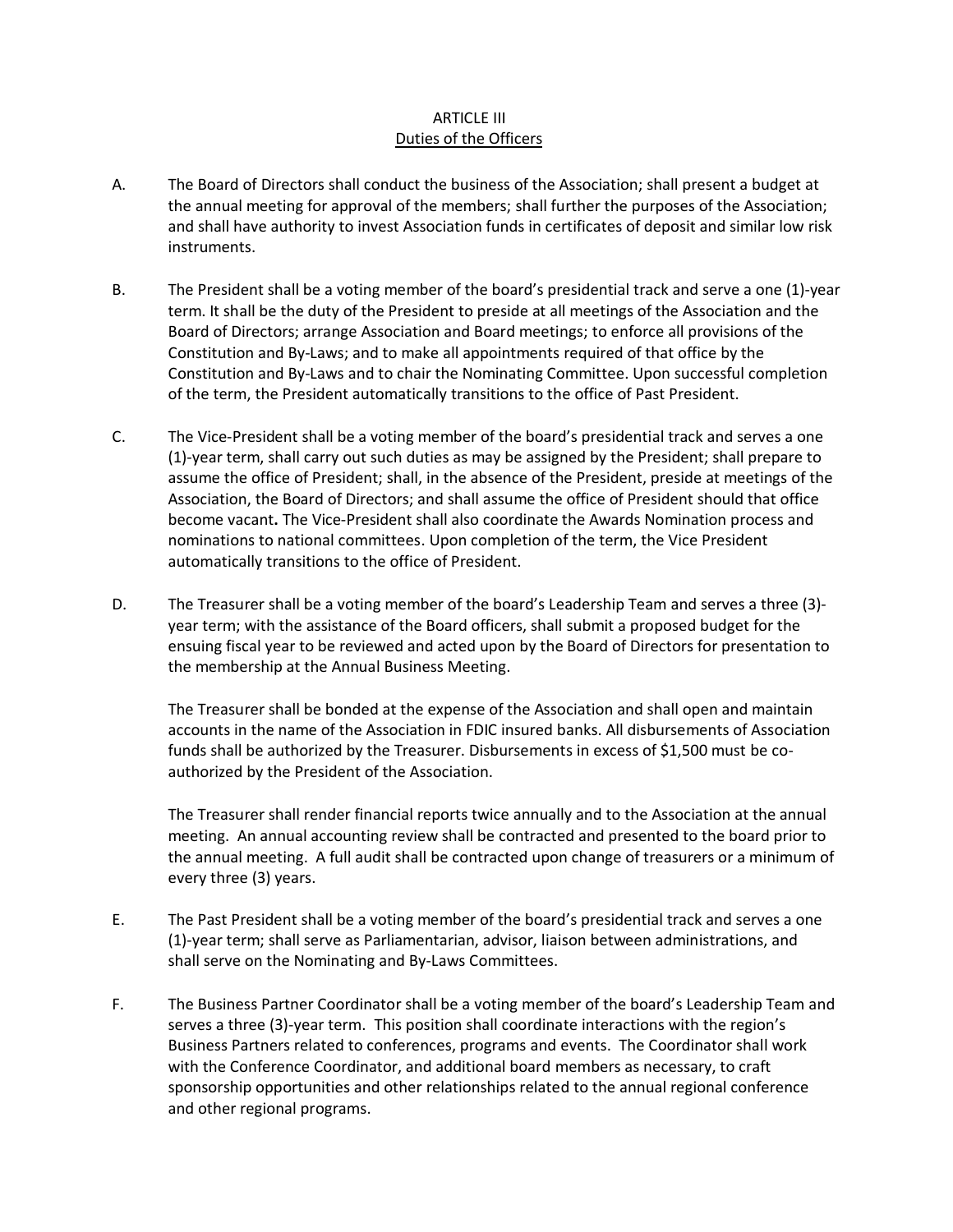- G. The Membership coordinator shall be a voting member of the board's Leadership Team and serves a three (3)-year term. The Coordinator shall be responsible for membership recruitment and retention initiatives, and works in collaboration with NACAS to achieve goals.
- H. The Education Coordinator shall be a voting member of the board's Leadership Team and serves a three (3)-year term. This position shall coordinate and curate educational content for the region including all sessions for the annual regional conference, and other educational projects. The Coordinator shall work with CASP and other partner educational processes, and shall serve on the regional conference committee and act as the back-up for the Secretary.
- I. The Representative to the NACAS National Board shall be a voting member of the board's Leadership Team and serves a three (3)-year term. The Representative shall act as liaison between the Association and NACAS; s/he shall represent the needs and concerns of the Association members to the NACAS Board and shall act as liaison/intermediary/conveyor of information to and from the national board and the regional association board.
- J. The Conference/Social Media Coordinator shall be a voting member of the board's Leadership Team and serves a three (3) year term. The incumbent serves as the chair of the regional conference and is responsible for coordination of all aspects of the regional conference in partnership and coordination with board members.

## Functions:

- $\overline{2}$ Conference Theme
- $\overline{P}$ Call for Programs and Educational sessions/program (in partnership with the Education Coordinator)
- $\overline{2}$ Hotel Liaison
- $\overline{2}$ Business Partner contact (in partnership with the BP coordinator)
- $\overline{?}$ Participate with site selection visits
- $\overline{2}$ Monitors Registration
- $\overline{2}$ Monitors budget (in partnership with the Treasurer)
- $\overline{?}$ Marketing & Social Media for conference and other Regional programs
- K. Secretary The Secretary shall be a voting member of the board's Leadership Team and serves a three (3)-year term. The Secretary shall be responsible for correspondence for the Region. The Secretary shall maintain association records and store all board minutes on the NACAS website or other electronic storage location; shall record, publish, and distribute the annual meeting minutes to the membership: shall be responsible for the NACAS East website; and shall act as liaison to NACAS' technology and communication officer(s).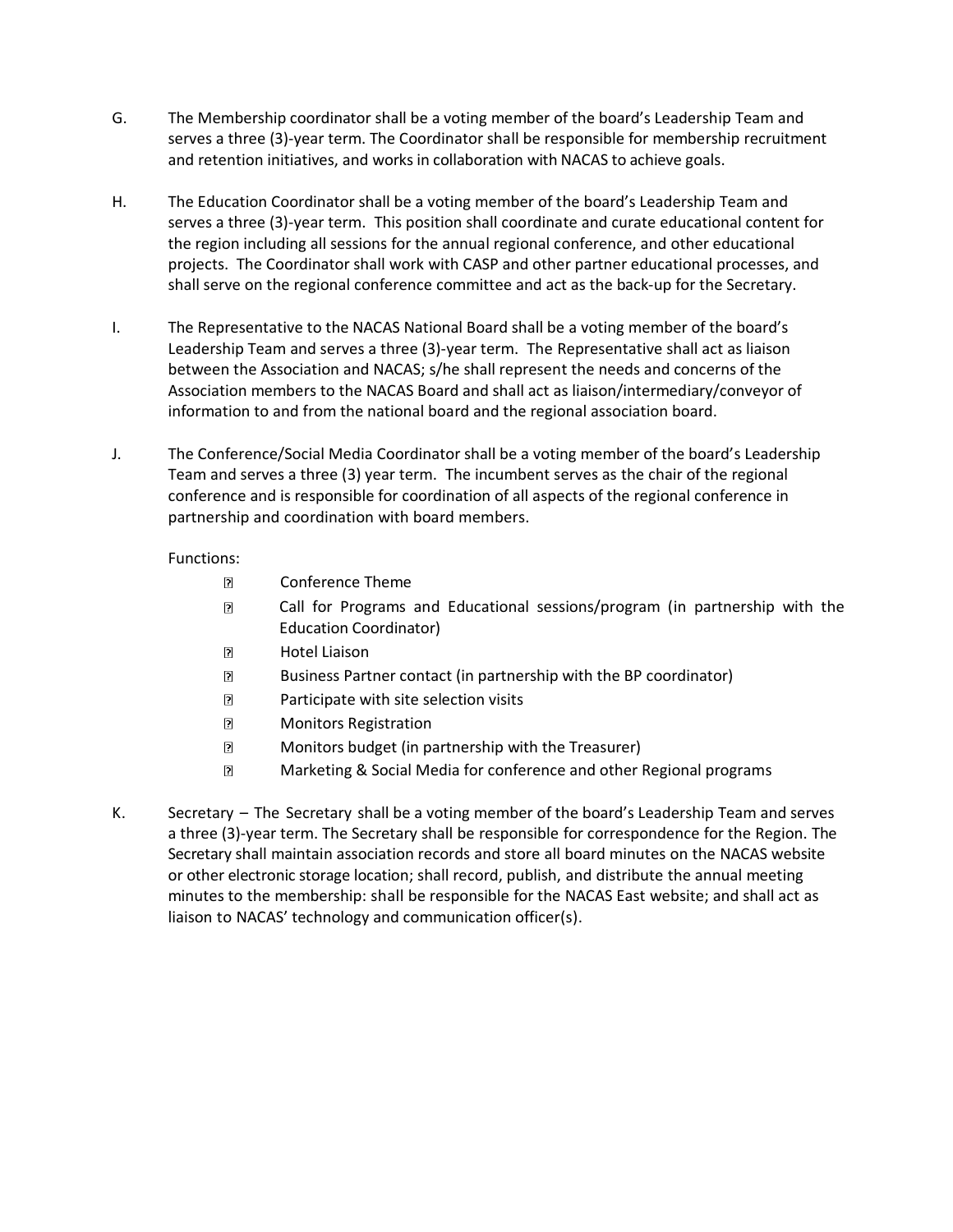## ARTICLE IV Office Vacancies

Section 1: Any office shall be declared vacant whenever:

- A. The incumbent is no longer eligible by virtue of employment; or having moved to another Region; or
- B. The member institution no longer holds membership in the Association; or
- C. The incumbent ascends to another position according to the process described
- in
	- Section 2; or
- D. The Board of Directors deems that an individual has not fulfilled the obligations of the elective or appointed office satisfactorily and the individual is dismissed by a vote of 5 members of the Board of Directors.

Section 2: Vacant Offices shall be filled as follows:

- A. In the event of a vacancy in the office of President, the Vice-President shall assume the Office of President.
- B. In the event of a vacancy in the office of the Vice-President, the Past President shall solicit nominations, including self-nominations, from the Leadership Team positions to fill the position. If no one from the Leadership Team is interested or able to fill the position, a call for nominations from appropriate regional members will be conducted.
- C. In the event a Director position becomes vacant, the Past President shall, with the approval of the Board, appoint a member representative to fill the unexpired term.

## ARTICLE V

## Board of Directors

It shall be the duty of the Board of Directors to have general supervision over the affairs of the Association and determine the policies thereof. The Board of Directors, by a majority vote, may authorize the Treasurer of this Association to bind the Association in such contracts as they deem necessary to carry out the business of the Association.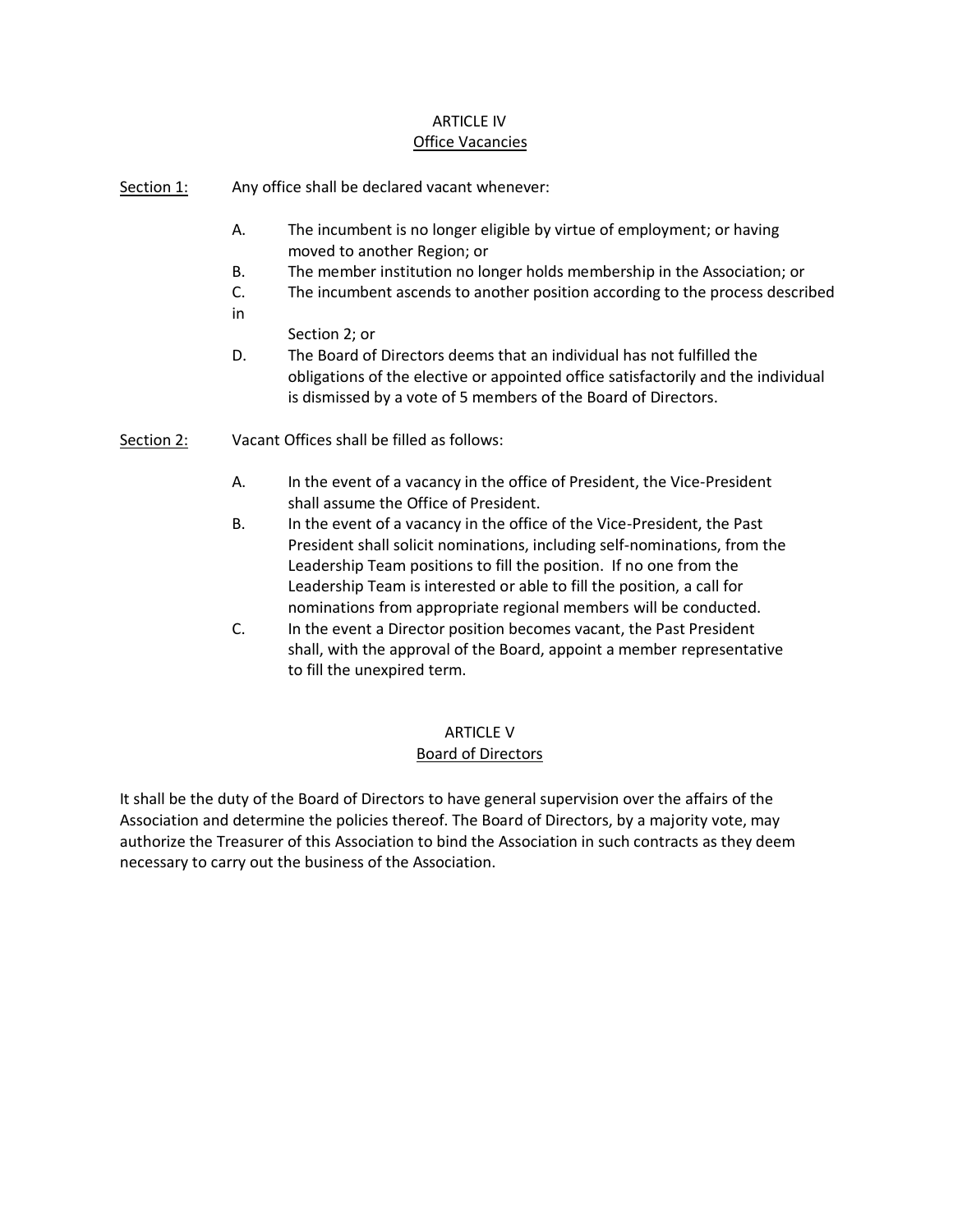## ARTICLE VI Standing Committees

- Section 1: **The Nominating Committee.** This Committee shall present nominations for elections, which shall be held at the annual meeting. It shall be chaired by the Past President of the Association. Its membership shall consist of the Past President, current President, Vice-President and Secretary of the Board.
- Section 2: **The Annual Conference Committee.** This Committee shall plan the program of the Association's annual conference meeting. The Conference Coordinator shall chair the Annual Conference Committee. Its make-up and participants shall be determined by the Vice-President in collaboration with other Board officers. The President shall serve as an ex-officio member of this committee.

#### ARTICLE VII

#### Adhoc Committees

- Section 1: **Special Committees**. The President may establish such committees as are deemed necessary by the Board of Directors to conduct specific work of the Association.
- Section 2: **Constitution and By-Laws Committee**. This committee shall function to review and make recommendations to the Board of Directors on changes to the Association Constitution and By-Laws. The committee shall be chaired by the Past President.
- Section 3: A report of any committee meeting shall be forwarded to the President within ten days of such meeting.

# ARTICE VIII

#### Board Meetings

## Special Meetings of the Board

- Section 1: Special meetings of the Board may be called at any time by the Board of Directors. These meetings may take place in-person, by teleconference, and/or by any other form of electronic medium.
- Section  $2$ : A majority of the members in attendance constitute a quorum to transact any business duly present at any meeting. Five members of the Board of Directors shall constitute a quorum.
- Section 3: Notice of any meeting of the Board of Directors shall be given not lessthan ten or more than 90 days prior notice to the meeting. The business to be transacted at any regular or special meeting of the Board shall be specified in the notice of such meeting.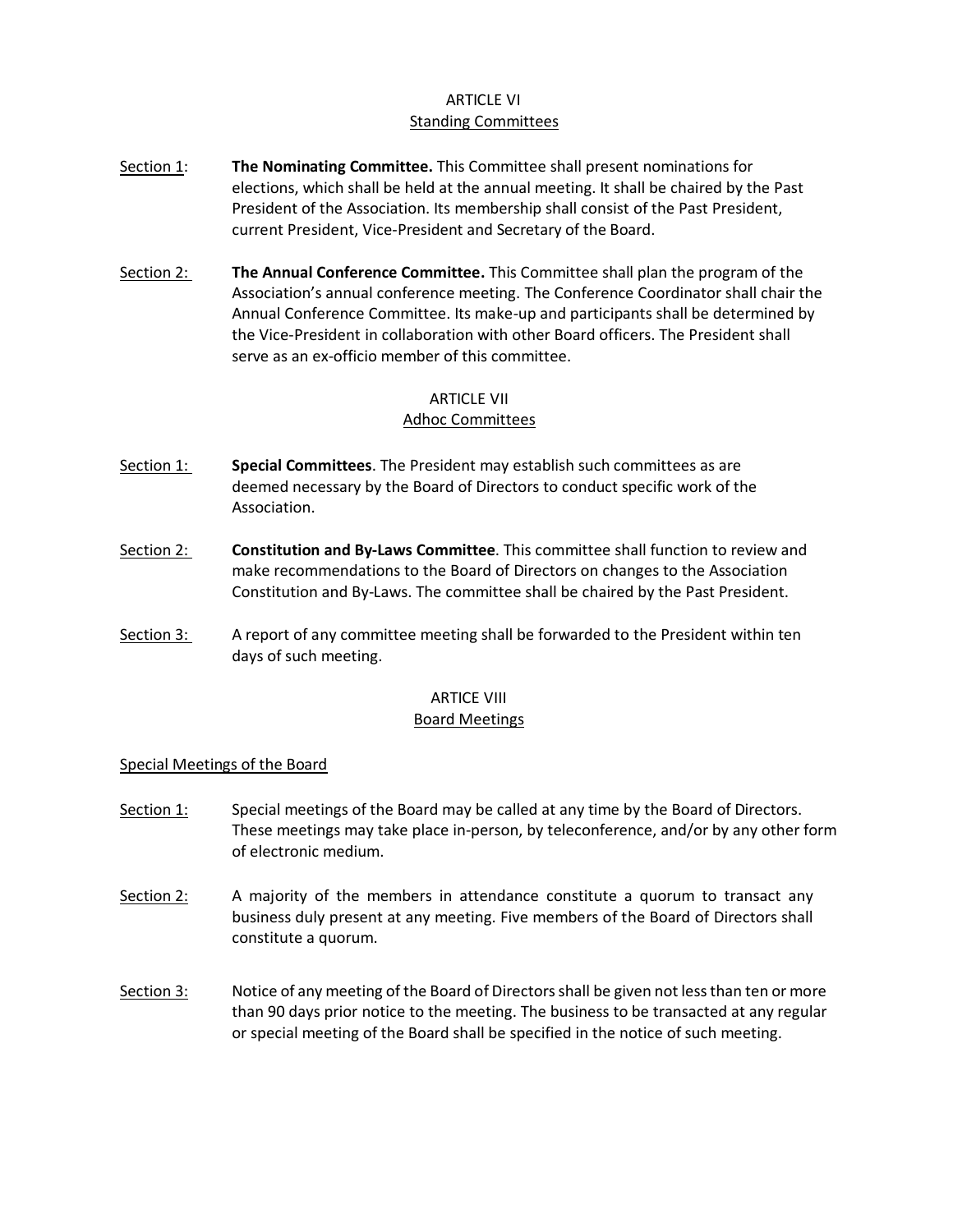#### ARTICLE IX Voting

- Section 1: Each Association member in good standing shall be entitled to one vote at each meeting if a representative is present. There shall be no voting by proxy.
- Section 2: Each member of the Board of Directors who is present shall be entitled to one vote at the Board of Directors meetings. There shall be no voting by proxy.

# ARTICLE X

## Fiscal Year

Section 1: The fiscal year of the Association shall be from January 1 through December 31. NACAS-East follows NACAS' accounting year, which is calendar based.

# ARTICLE XI

# Amendments

- Section 1: Any amendment to the By-Laws or Constitution of this Association may be proposed by any member who shall forward such proposals in writing to the President of the Association with a copy to the Secretary at least thirty (30) days prior to the annual business meeting or special meeting at which such amendments are to be considered. A majority of the members in attendance will be required to pass the amendment.
- Section 2: Amendments approved by the majority of the Association members present and voting at the annual business meeting shall take effect on the first day of the following fiscal year.